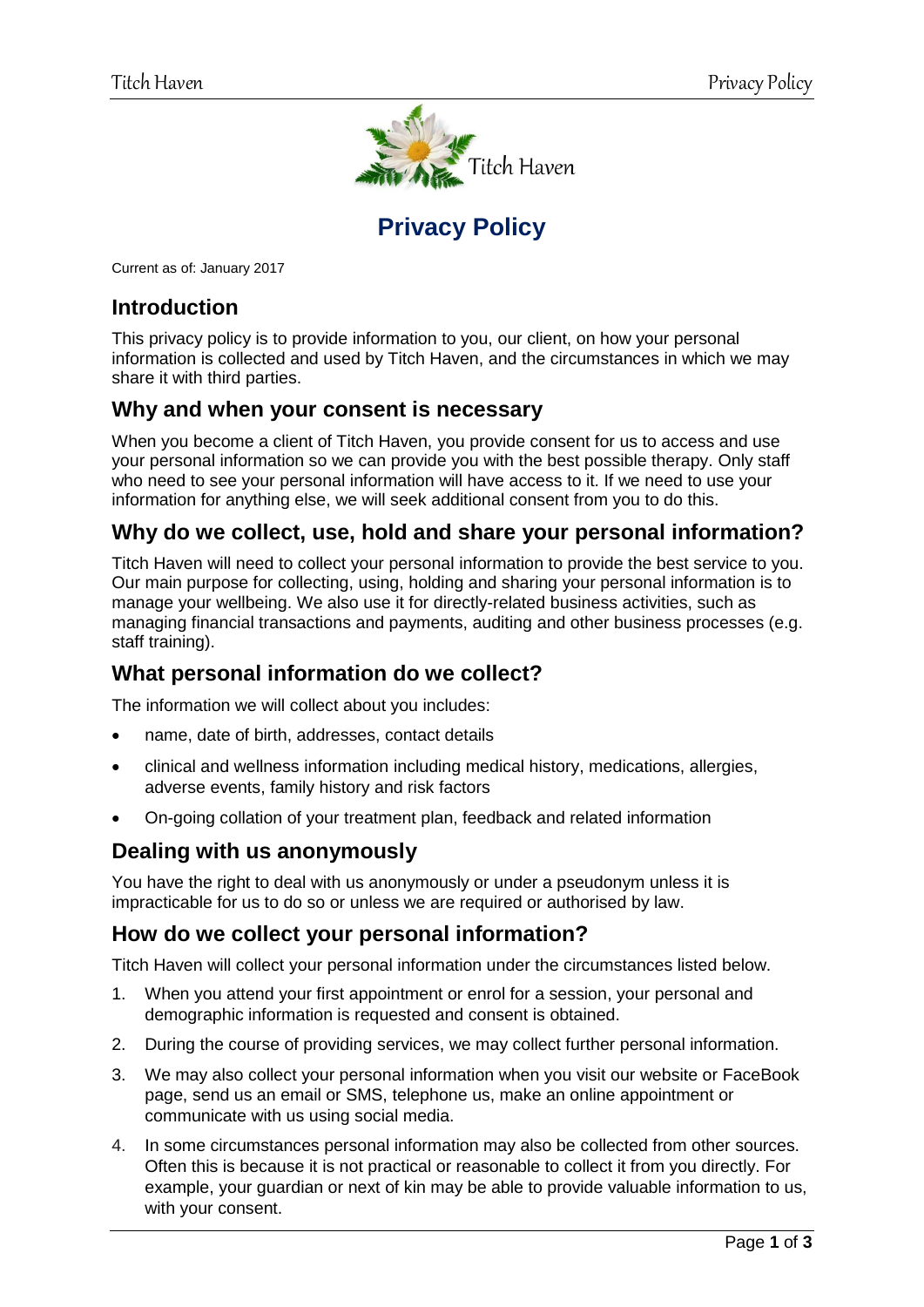### **Who do we share your personal information with?**

We sometimes share your personal information:

- with third parties who work within Titch Haven for business purposes, such as accreditation agencies or information technology providers – these third parties are required to comply with the Australian Privacy Act and this policy
- with other healthcare providers, with your consent
- when it is required or authorised by law (e.g. court subpoenas)
- when it is necessary to lessen or prevent a serious threat to a client's life, health or safety or public health or safety, or it is impractical to obtain the client's consent
- to assist in locating a missing person
- to establish, exercise or defend an equitable claim
- for the purpose of a confidential dispute resolution process
- when there is a statutory requirement to share certain personal information

Only people that need to access your information will be able to do so. Other than in the course of providing services to you, Titch Haven will not share personal information with any third party (within or outside of Australia) without your consent.

Titch Haven will not share your personal details to any third-party for marketing purposes. However we will use your personal information for marketing any of Titch Haven's own goods or services directly to you unless you withdraw consent. You may opt-out of direct marketing at any time by notifying us in writing.

### **Sharing your health information anonymously**

Titch Haven participates in on-going research into aromatherapy practices. We often use our clients as 'case studies' in presenting our research. When this is done, case studies are always presented anonymously – there is no way of a third party identifying you as the client in the case study.

We sometimes ask other qualified aromatherapists outside of Titch Haven for advice when dealing with a new or difficult case; again, this will always be done anonymously and you will not be identified as the client.

### **How do we store and protect your personal information?**

Your personal information may be stored at Titch Haven in various forms, and all personal information is stored securely.

Hard copies of client information (e.g. new client forms, therapy notes, etc) are scanned into our electronic system. The hard copy is then filed in a locked cabinet. The scanned documents and any electronic documents are saved to a password-protected computer database.

## **How can you access and correct your personal information at our practice?**

You have the right to ask for access to, and correction of, your personal information. You can request for a copy of your file summary at any time. For practicality, all requests will be responded to within seven (7) business days.

Titch Haven will take reasonable steps to correct your personal information where the information is not accurate or up-to-date. From time-to-time, we will ask you to verify that your personal information held by our practice is correct and up-to-date. You may also request that we correct or update your information.